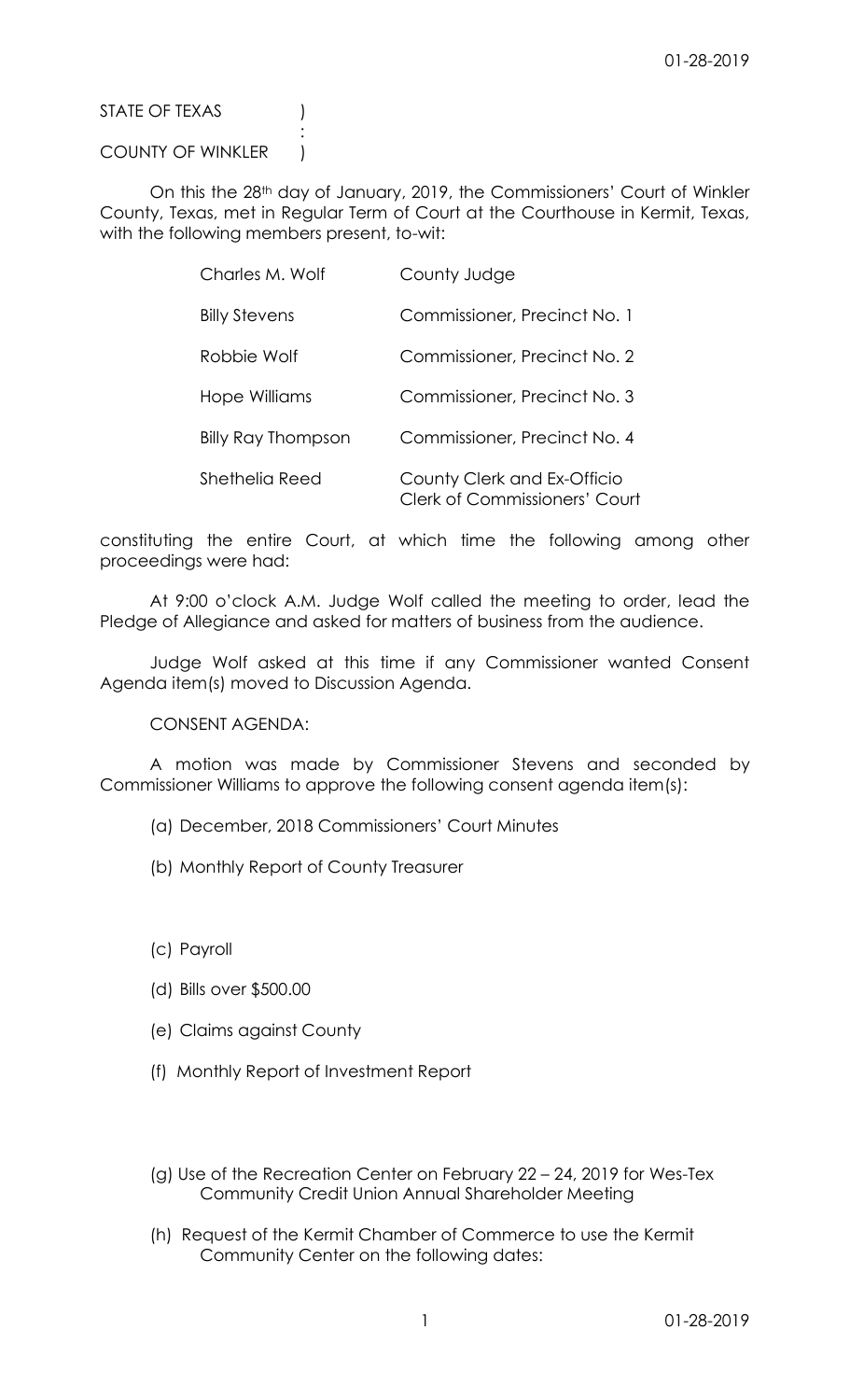1. February 22 - 25, 2019 for the Chamber of Commerce Banquet

2. April 16, 2019 for Bunny Bingo

3. September 28 – 29, 2019 for a space Museum; and

- 4. November 12, 2019 for Turkey Bingo
- (i) Request of the Kermit Chamber of Commerce to use the Pavilion at the County Park in Kermit on the following dates:

1. July 03 – 04, 2019 for Fourth of July activities; and

2. October 26, 2019 for Halloween Carnival

- (j) Pipeline Construction and Indemnity Contract between Winkler County and SCM Crude, LLC, road crossing on County Road 101 for a 6" crude oil Pipeline
- (k) Request to Construct Access Driveway Facilities by SCM Crude, LLC, on Winkler County Right-of-Way on County Road 101
- (l) Request of Kermit Garden Club to use foyer of the Courthouse on April 17 – 18, 2019 for the annual plant sale, depending on the status of Courthouse construction, or in that event to use the Kermit Community Center on April 17 -18, 2019
- (m) Request of Tonya Tidwell to use the Winkler County Ballpark for an Easter egg drop on April 13, 2019

which motion became an order of the Court upon the following vote:

Ayes: Commissioners Stevens, Wolf, Williams and Thompson Noes: None

No action was taken on agenda item regarding bid Proposals for Construction Manager at Risk for the Winkler County Community Center in Kermit.

No action was taken on agenda item regarding bids for construction of the Winkler County Community Center in Wink.

Following recommendation of Winkler County Fire Marshal, Kermit Volunteer Fire Department and Wink Volunteer Fire Department, a motion was made by Commissioner Wolf and seconded by Commissioner Stevens to approve extension of burn ban in unincorporated areas of Winkler County for ninety (90) days or less if drought conditions change; which motion became an order of the Court upon the following vote:

Ayes: Commissioners Stevens, Wolf, Williams and Thompson Noes: None

INSERT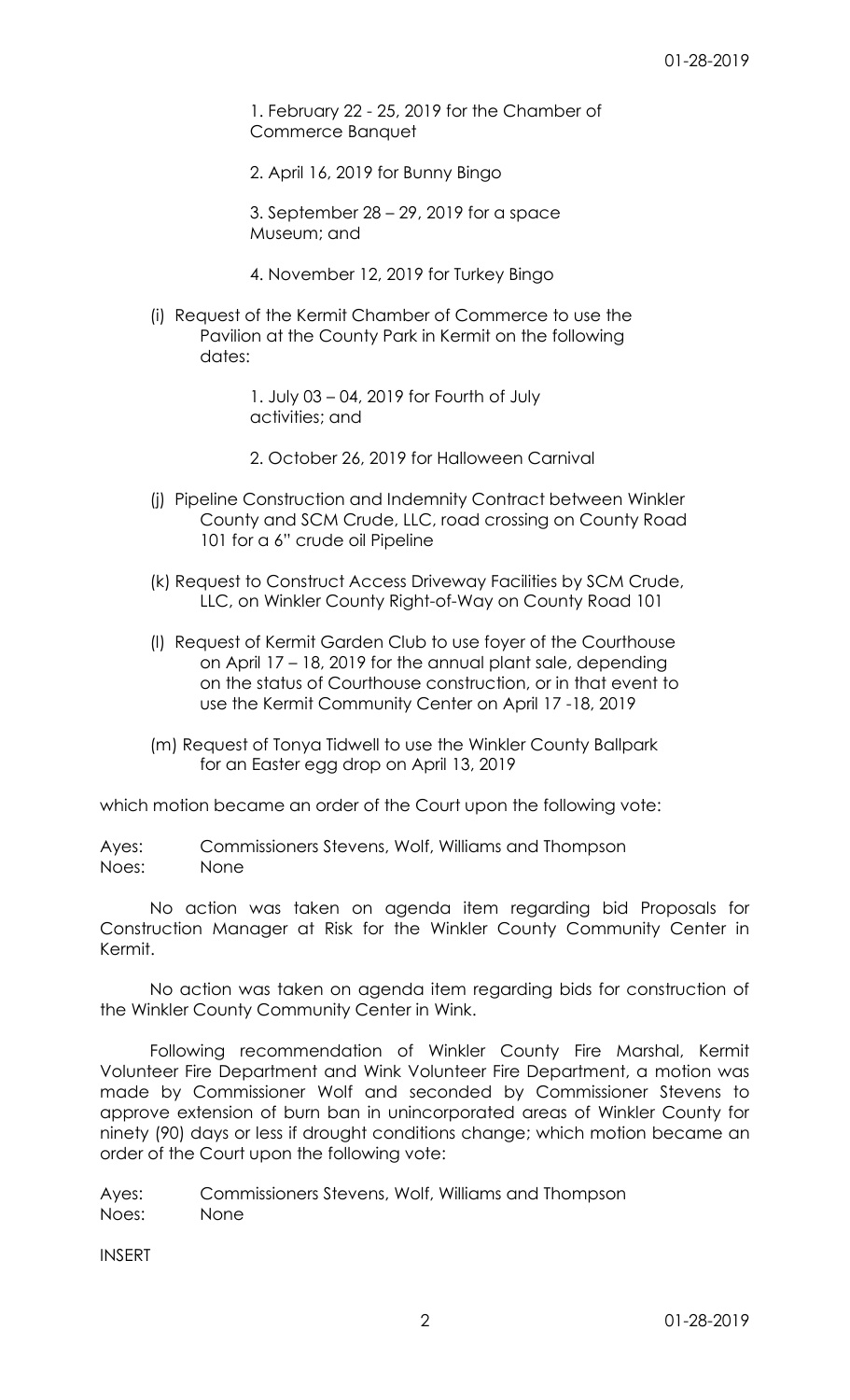A motion was made by Commissioner Wolf and seconded by Commissioner Williams to approve Inmate Agreement between Winkler County, Texas and the City of Wink, effective January 01, 2019, for housing of City of Wink prisoners at Winkler County Law Enforcement; which motion became an order of the Court upon the following vote:

Ayes: Commissioners Stevens, Wolf, Williams and Thompson Noes: None

A motion was made by Commissioner Stevens and seconded by Commissioner Williams to approve Inmate Agreement between Winkler County, Texas and Loving County, effective January 01, 2019, for housing Loving County prisoners at Winkler County Law Enforcement Center; which motion became an order of the Court upon the following vote:

Ayes: Commissioners Stevens, Wolf, Williams and Thompson Noes: None

A motion was made by Commissioner Stevens and seconded by Commissioner Wolf to approve payment to Doerksen Construction for mental building for Winkler County Sheriff's Department in the amount of \$36,000.00 from committed funds; which motion became an order of the Court upon the following vote:

Ayes: Commissioners Stevens, Wolf, Williams and Thompson Noes: None

A motion was made by Commissioner Stevens and seconded by Commissioner Thompson to approve payment to Terry County Tractor, Inc. for commercial mower and grass catcher for Precinct No. 2 in the amount of \$18,500.00 from budgeted funds and capital expenditures; which motion became an order of the Court upon the following vote:

Ayes: Commissioners Stevens, Wolf, Williams and Thompson Noes: None

Following discussion, a motion was made by Commissioner Williams and seconded by Commissioner Wolf to approve proposal from B-C Company, Inc., in the amount of \$15,532.65 to replace the beacon at the Winkler County Airport from budgeted funds; which motion became an order of the Court upon the following vote:

Ayes: Commissioners Stevens, Wolf, Williams and Thompson Noes: None

A motion was made by Commissioner Williams and seconded by Commissioner Stevens to approve payment to Rubios Paving, LLC, for Precinct No. 3 in the amount of \$26,070.00 from committed funds; which motion became an order of the Court upon the following vote:

Ayes: Commissioners Stevens, Wolf, Williams and Thompson Noes: None

A motion was made by Commissioner Thompson and seconded by Commissioner Wolf to approve payment to Physio-Control, Inc., for maintenance agreement on LifePak cardiac monitors and Lucas CPR devices for Winkler County EMS, effective January 01, 2019 through December 31, 2020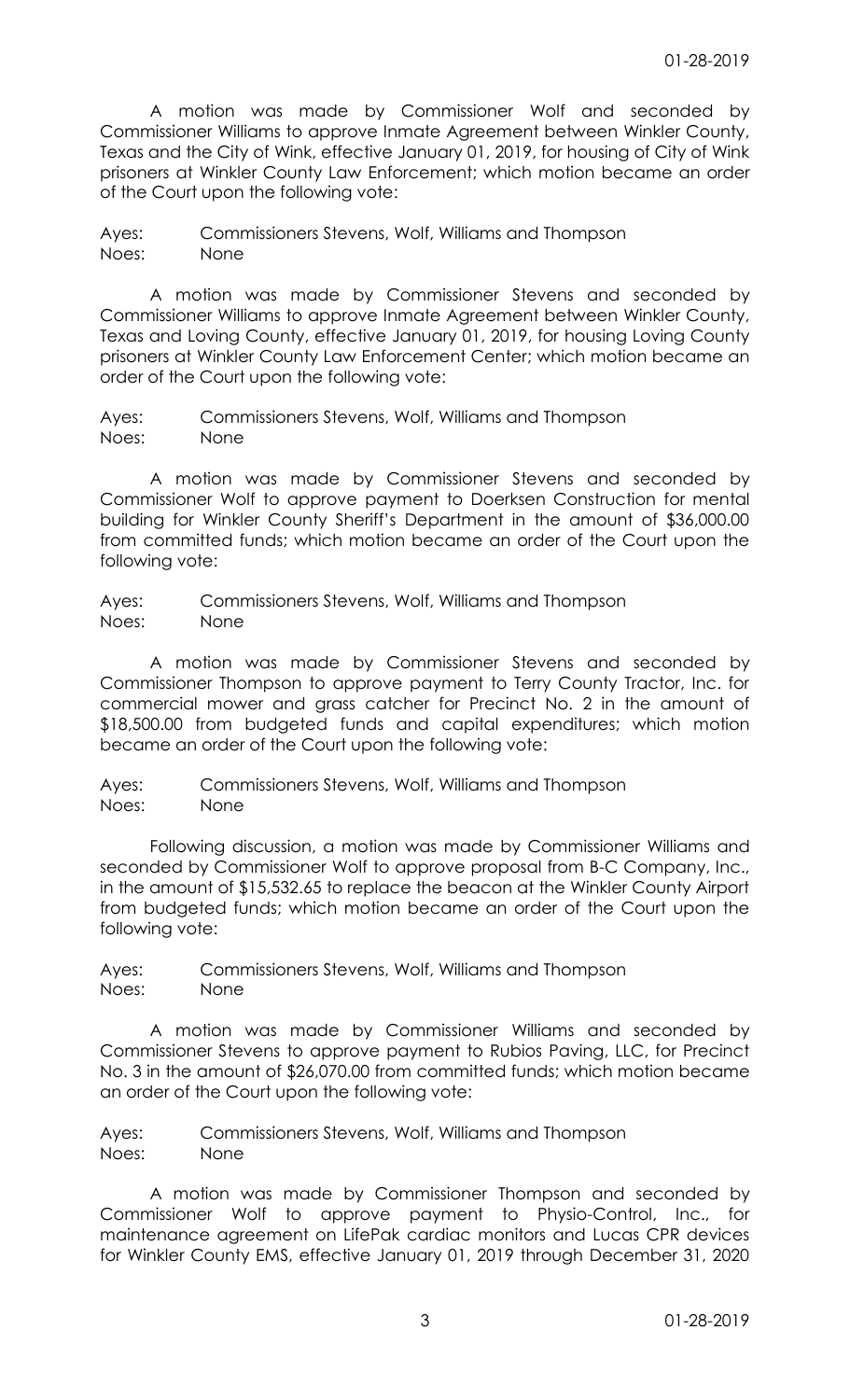in the amount of \$6,604.56 from budgeted funds; which motion became an order of the Court upon the following vote:

Ayes: Commissioners Stevens, Wolf, Williams and Thompson Noes: None

A motion was made by Commissioner Williams and seconded by Commissioner Thompson to approve payment in the amount of \$685.00 to Texas Association of Counties for Annual County Membership for 2019 from budgeted funds; which motion became an order of the Court upon the following vote:

Ayes: Commissioners Stevens, Wolf, Williams and Thompson Noes: None

A motion was made by Commissioner Thompson and seconded by Commissioner Williams to accept funds in the amount of \$5,243.39 from Texans Feeding Texans: Home Delivered Meal Grant Program for the period of February 01, 2019 through December 31, 2020; which motion became an order of the Court upon the following vote:

Ayes: Commissioners Stevens, Wolf, Williams and Thompson Noes: None

After reviewing specifications and bid form for asphalt and gravel for 2019 paving project, a motion was made by Commissioner Stevens and seconded by Commissioner Williams to authorize the County Auditor to advertise for bids for asphalt and gravel for 2019 paving project, using the specs as used in 2018; said bids to be advertised on February 07, 2019 and February 14, 2019 and received until 9:00 o'clock A.M. on Monday, February 25, 2019, at which time the bids will be opened, tabulated and compared, with the Commissioners' Court reserving the right to reject any and all bids; which motion became an order of the Court upon the following vote:

Ayes: Commissioners Stevens, Wolf, Williams and Thompson Noes: None

A motion was made by Commissioner Stevens and seconded by Commissioner Wolf to approve payment to S & W Steel and Supply, LLC in the amount of \$17,891.00 for cattle guards from budgeted road and bridge funds; which motion became an order of the Court upon the following vote:

Ayes: Commissioners Stevens, Wolf, Williams and Thompson Noes: None

Following audit, a motion was made by Commissioner Wolf and seconded by Commissioner Williams to approve asset forfeiture report of Winkler County Sheriff, Winkler County Constables and Winkler County Attorney in accordance with Article 59.06, V.T.C.A; which motion became an order of the Court upon the following vote:

Ayes: Commissioners Stevens, Wolf, Williams and Thompson Noes: None

Following discussion, a motion was made by Commissioner Williams and seconded by Commissioner Thompson to approve the Texas Department of Transportation Aviation airport contract amendment and authorize County Judge to sign and remit \$4,676.00 in sponsor's share; which motion became an order of the Court upon the following vote: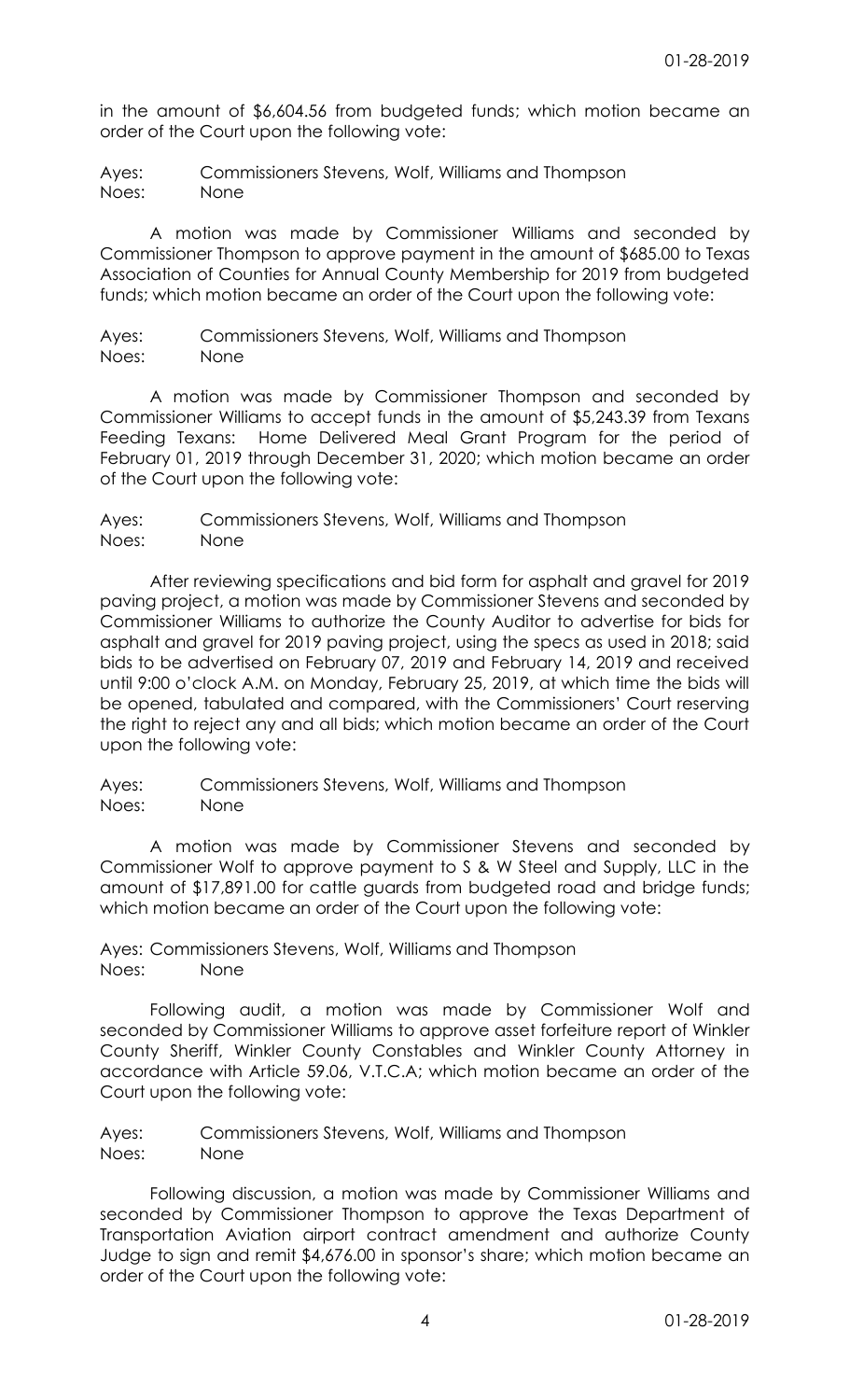Ayes: Commissioners Stevens, Wolf, Williams and Thompson Noes: None

Following discussion, a motion was made by Commissioner Williams and seconded by Commissioner Thompson to approve replacement of carpet in the following Courthouse offices from committed funds:

1. Wink Library in the amount of \$7,000.00;

2. Tax Assessor-Collector in the amount of \$4,500.00;

3. County Clerk in the amount of \$9,000.00;

4. 2nd floor conference room in the amount of \$1,300.00;

5. 3rd floor ladies lounge in the amount of \$850.00 and

6. Treasurer in the amount of \$900.00

which motion became an order of the Court upon the following vote:

Ayes: Commissioners Stevens, Wolf, Williams and Thompson Noes: None

A motion was made by Commissioner Stevens and seconded by Commissioner Wolf to approve payment to Weapon Systems Training Council in the amount of \$990.00 for Winkler County Sheriff's Department from Asset Forfeiture Account; which motion became an order of the Court upon the following vote:

Ayes: Commissioners Stevens, Wolf, Williams and Thompson Noes: None

A motion was made by Commissioner Stevens and seconded by Commissioner Williams to approve payment to GT Distributors, Inc. in the amount of \$886.55 for Winkler County Sheriff's Department from Asset Forfeiture Account; which motion became an order of the Court upon the following vote:

Ayes: Commissioners Stevens, Wolf, Williams and Thompson Noes: None

A motion was made by Commissioner Stevens and seconded by Commissioner Thompson to approve payment to Whitetail Constructors in the amount of \$47,488.33 for Courthouse renovation from committed funds; which motion became an order of the Court upon the following vote:

Ayes: Commissioners Stevens, Wolf, Williams and Thompson Noes: None

A motion was made by Commissioner Wolf and seconded by Commissioner Stevens to approve purchase of one (1) 2019 Chevy Tahoe vehicle for Winkler County Sheriff's Department in the amount of \$45,799.00 capital expenditures; which motion became an order of the Court upon the following vote:

Ayes: Commissioners Stevens, Wolf, Williams and Thompson Noes: None